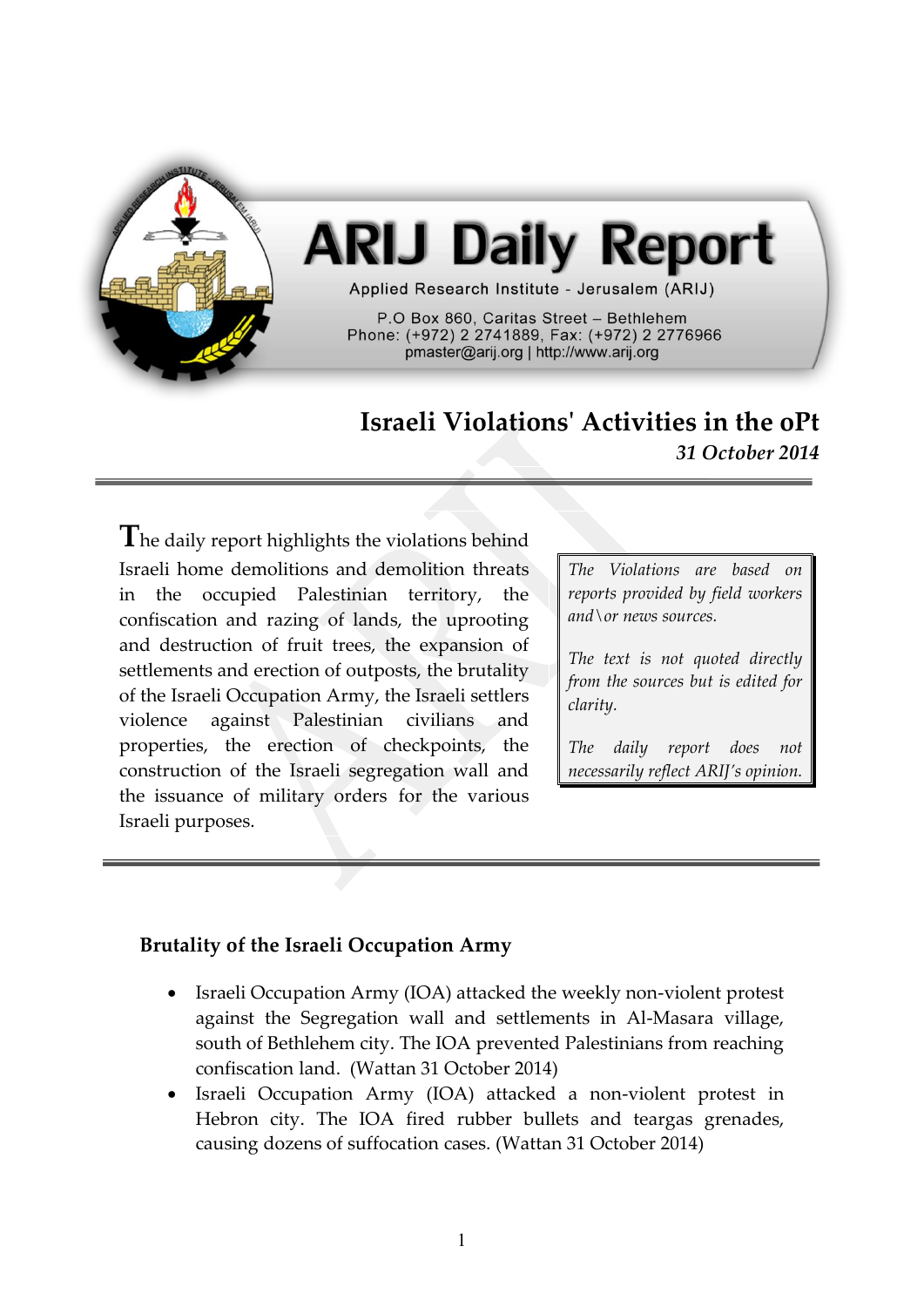- Three Palestinians were injured and dozens suffered gas inhalation during clashes that erupted between Palestinians and the Israeli Occupation Army (IOA) at the western entrance of Silwad village, north of Ramallah city. The IOA fired rubber bullets and teargas grenades at Palestinians. During the clashes, the IOA arrested Ali Dar Ali, a Palestinian journalist, and transferred him to unknown location. (Maannews & Pal Info 31 October 2014)
- Israeli Occupation Army (IOA) attacked the weekly non-violent protest against the segregation wall and settlements in Bilin village, northwest of Ramallah city. The IOA fired rubber bullets, teargas and stun grenades, causing dozens of suffocation cases. (Wafa 31 October 2014)
- Israeli Occupation Army (IOA) assaulted and injured Jad Alla Al-Ghoul while he was trying to enter Al-Aqsa mosque in Jerusalem city. (Maannews 31 October 2014)
- Israeli Occupation Army (IOA) stormed a Palestinian building in Silwan town in Jerusalem city to arrest a 1 years old child and a 9 years old Palestinian; identified as: Meyamate As'ad Jaber and Azz Ad-Diyn Al-Qassam Jaber, under the claim that he hurled stones at Israeli settlers. (Maannews 31 October 2014)
- Nine Palestinians were injured and dozens suffered gas inhalation during clashes that erupted between Palestinians and the Israeli Occupation Army (IOA) in Ar-Ram town, north of Jerusalem city. The IOA fired live and rubber bullets and teargas grenades. (Maannews 31 October 2014)
- Israeli Occupation Army (IOA) invaded the house of the Palestinian Martyr; Mutaz Hijazi, in Ath-Thawri neighborhood in Silwan town in Jerusalem city, and threatened Al-Hijazi family to demolish their house. During the operation, the IOA fired rubber bullets, teargas and stun grenades at the house and the mourning tent, causing dozens of suffocation cases and the injury of others. The IOA also, arrested Rami Saleh. (Maannews & Wattan 31 October 2014)
- Clashes erupted between Palestinians and the Israeli Occupation Army (IOA) in Al-Issawiya town in Jerusalem city. The IOA fired teargas grenades, causing dozens of suffocation cases. (Maannews 31 October 2014)
- Israeli Occupation Army (IOA) prevented Palestinians under the age of 50 years from entering Al-Aqsa mosque in Jerusalem city. As a result, thousands of Palestinians were forced to pray on the streets of the Old city of Jerusalem. During their prays, the IOA fired teargas and stun grenades at them, causing dozens of suffocation cases. (Wafa 31 October 2014)
- Clashes erupted between Palestinians and the Israeli Occupation Army (IOA) in Al-Eaziriya and Abu Dis towns, east of Jerusalem city. The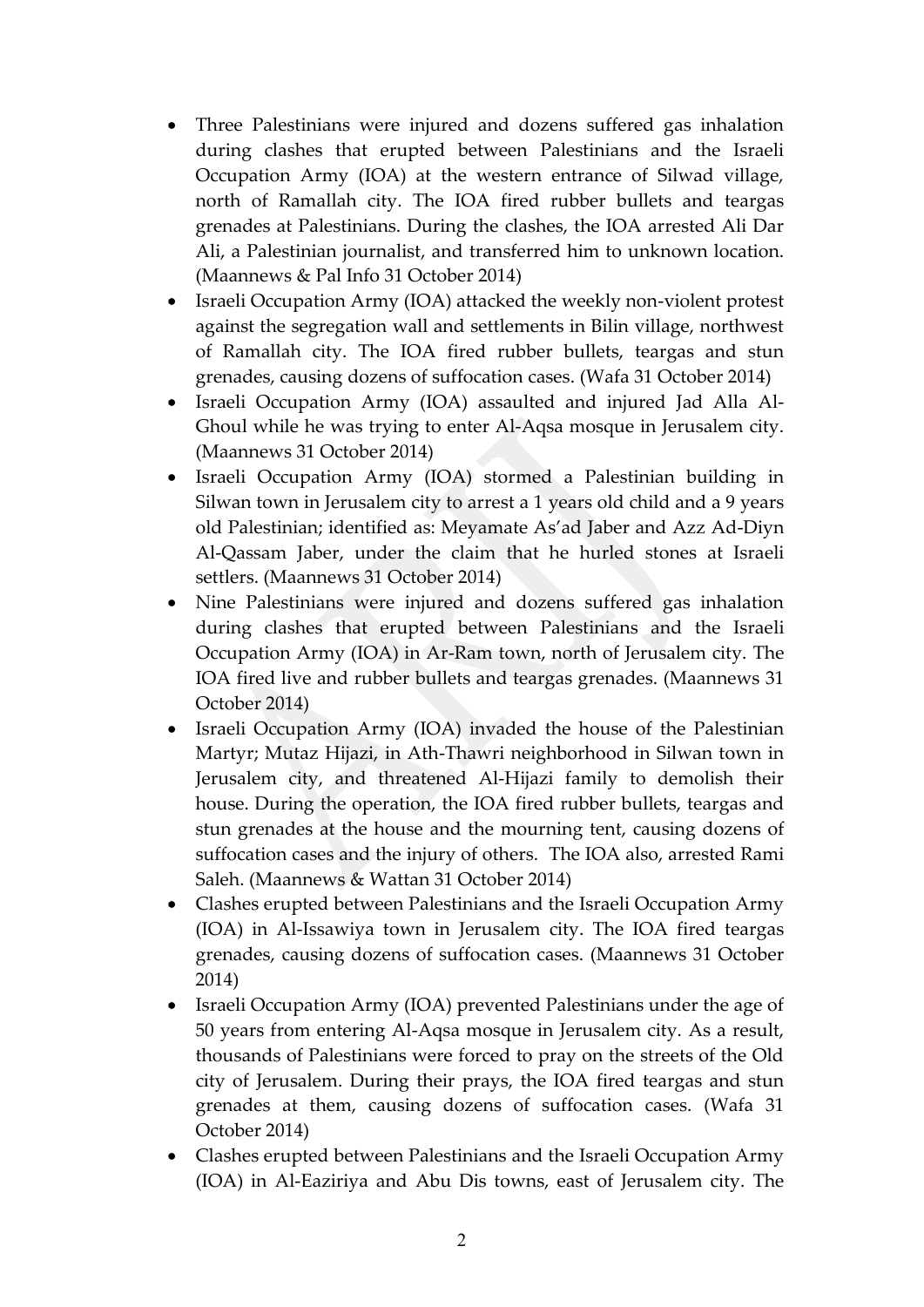IOA fired teargas and stun grenades, causing dozens of suffocation cases. (Wafa 31 October 2014)

- Clashes erupted between Palestinians and the Israeli Occupation Army (IOA) in Sur Baher town, south of Jerusalem city. The IOA fired teargas and stun grenades, causing dozens of suffocation cases. (Wafa 31 October 2014)
- Clashes erupted between Palestinians and the Israeli Occupation Army (IOA) in Jabal Al-Mukkabeir town, south of Jerusalem city. The IOA fired teargas and stun grenades, causing dozens of suffocation cases. (Wafa 31 October 2014)
- Clashes erupted between Palestinians and the Israeli Occupation Army (IOA) in Anata town, north of Jerusalem city. The IOA fired teargas and stun grenades, causing dozens of suffocation cases. (Wafa 31 October 2014)
- Clashes erupted between Palestinians and the Israeli Occupation Army (IOA) in Shufat refugee camp, north of Jerusalem city. The IOA fired teargas and stun grenades, causing dozens of suffocation cases. (Wafa 31 October 2014)
- Israeli Occupation Army (IOA) attacked the weekly non-violent protest against the Segregation wall and settlements in An-Nabi Saleh village, north of Ramallah city. The IOA fired rubber bullets and teargas grenades, causing dozens of suffocation cases and the injury of two people. (Wafa 31 October 2014)
- Clashes erupted between Palestinians and the Israeli Occupation Army (IOA) at Qalandiya military checkpoint, north of Jerusalem city. The IOA fired live and rubber bullets, and teargas grenades, causing dozens of suffocation cases and the injury of 4 people. (Al-Quds 31 October 2014)
- Israeli Occupation Army (IOA) stormed Wadi Fukin village, west of Bethlehem city. As result, clashes erupted between Palestinians and the IOA, where the IOA fired rubber bullets, teargas and stun grenades, causing dozens of suffocation cases. (Al-Quds 31 October 2014)

### **Israeli Arrests**

- Israeli Occupation Army (IOA) arrested Said Mohammad Al-Azza and his son Zaiyed (15 years) from Ayda refugee camp, north of Bethlehem city, during clashes that erupted between Palestinians and the IOA in the camp. (Mawwal 31 October 2014)
- Israeli Occupation Army (IOA) arrested Rabe' Yousif Salah (24 years) from Burqa village, northwest of Nablus city, after stopping him at Atara military checkpoint, north of Ramallah city. (Pal Info 31 October 2014)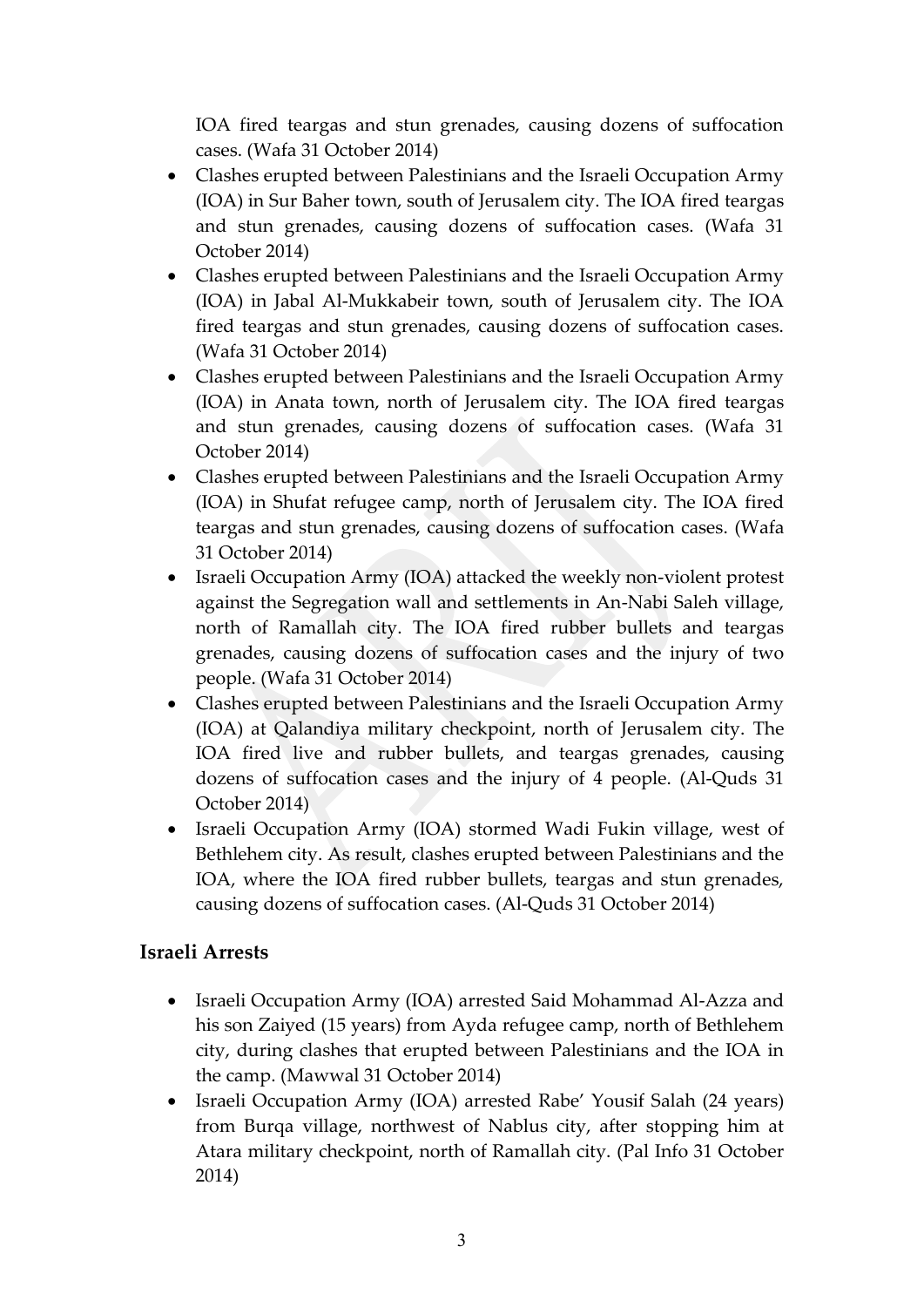- Israeli Occupation Army (IOA) arrested Aisar Ibrahim Turkman (30 years) after storming and searching his family house in Az-Zababida village, south of Jenin city. The IOA also, invaded and searched three Palestinian houses owned by: Thair, Mohammad and Ahmed Nafi' Sharqawi. (Wafa 31 October 2014)
- Israeli Occupation Army (IOA) arrested four Palestinians after raiding and searching their houses in Wadi Hilwah neighborhood in Silwan town in Jerusalem city. The arrested were identified as: Jawad Siyam, Yazan Siyam, Mahmoud Ghaith and Muntasir Faraj. (Wafa 31 October 2014)
- Undercover Israeli Army kidnapped five Palestinians during clashes that erupted between Palestinians and the Israeli Occupation Army (IOA) in Ath-Thawri neighborhood in Silwan town in Jerusalem city. (ARN 31 October 2014)

#### **Israeli Settler Violence**

 Two Palestinians were injured after an Israeli settler hit them by his vehicle while they were at Bab Al-Khalil area in Jerusalem city. The Palestinians were identified: Yahya Ahmed Darwish and Ali Ash-Shawish (Pal Info 31 October 2014)

#### **Other**

• Settler leader accuses state of caving to pressure, delaying Gva'ot project. Gush Etzion Regional Council head Davidi Perl seeks to advance Gva'ot project on 4,000 dunams outside Alon Shvut which was reclassified as state land in August. Gush Etzion Regional Council head Davidi Perl accused the IDF and the government of caving to international pressure by delaying advancement of the Gv'aot project. Perl is dreaming of building a fifth West Bank city in his region, just outside the Alon Shvut settlement in an area known as Gv'aot. At present there are only four settlements large enough to be considered cities, Modin Illit, Betar Illit, Ma'aleh Adumim and Ariel. At the end of August the Civil Administration completed an investigation into the land status of 4,000 dunams at the future Gv'aot site and [re-classified](http://www.jpost.com/Israel-News/IDF-expands-state-land-in-West-Bank-by-4000-dunams-373032) that [property](http://www.jpost.com/Israel-News/IDF-expands-state-land-in-West-Bank-by-4000-dunams-373032) as state land. The reclassification was condemned by the Palestinian Authority and much of the international community, including the US and European countries. Until August, the property had been listed as survey land, which meant that it was unclear whether it was owned by private Palestinians or to the state. The reclassification paves the way for planning work to begin for a future city at that site, which is now mostly empty. But that work can only